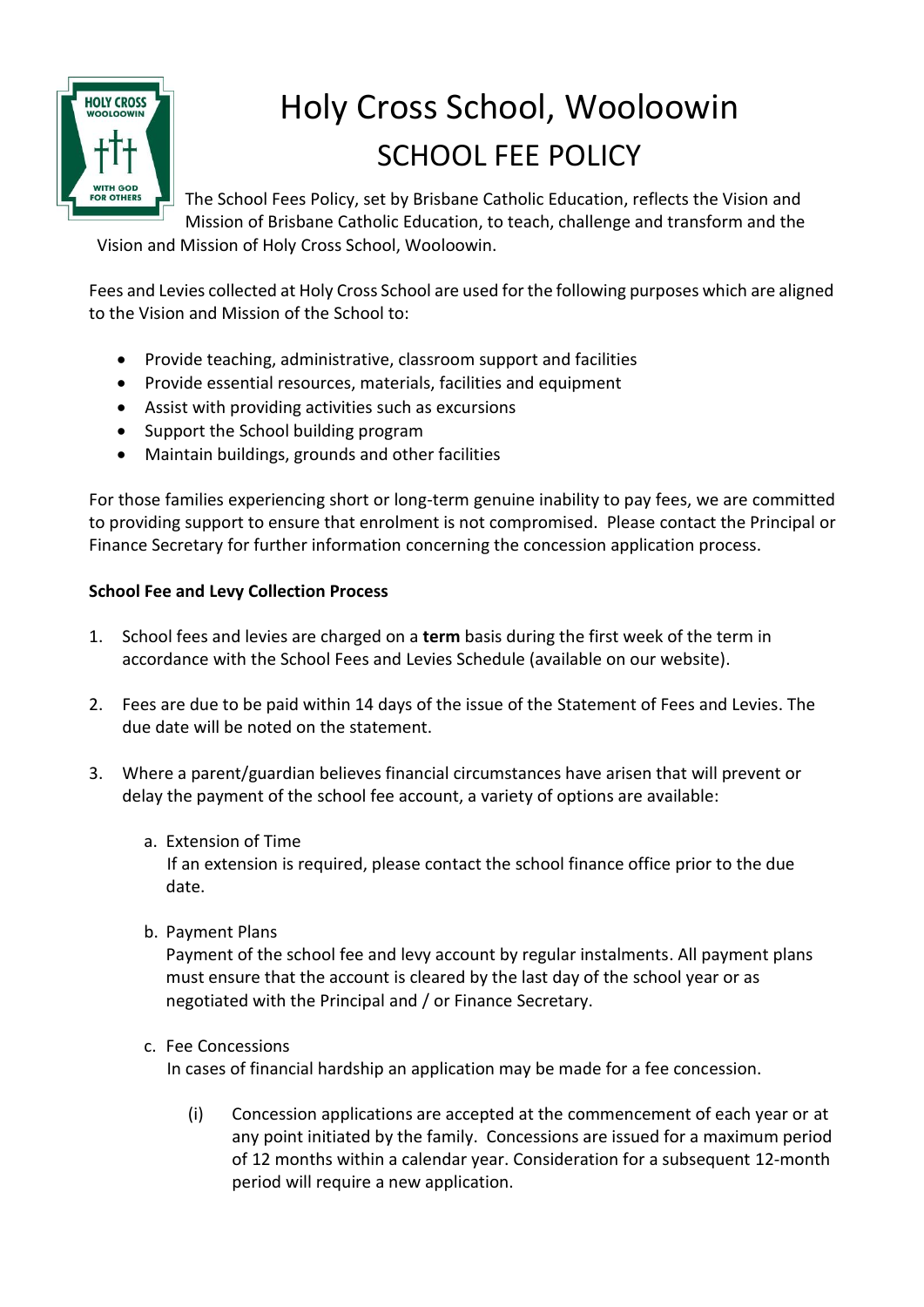- (ii) A compassionate and just approach under the mission and values of Brisbane Catholic Education and Holy Cross School is used when reviewing applications. The same process is adopted by all Brisbane Catholic Education schools for assessing eligibility.
- (iii) Concession application forms are available at the school finance office.
- (iv) All matters are dealt with on a confidential basis.

#### 4. Recovery of unpaid fees

In fairness to families who pay their school fees regularly and on time, our school will follow up all overdue school fee accounts.

- a. A reminder statement/notice/letter will be issued within 7 days to any family who has not settled their school fee account by the due date where a payment plan or other arrangements are not in place.
- b. If payment or a suitable response is not received within 7 days of the reminder statement, contact with the parent will be made via telephone, mail or email.
- c. If after two weeks from this second reminder satisfactory arrangements have not been reached, the account may be sent to the school Debt Collection agency. In serious cases, where there is clear capacity to pay outstanding fees, legal options may be pursued by the school.
- d. Legal costs, direct debit rejection fees and any debt collection costs or other costs incurred will be at the family's expense.

#### **Agreed Payment Plans**

As mentioned in point 3b above, our school offers families the opportunity of paying the school fee account by regular instalments over the course of the year. All Agreed Payment Plans must be organised to include a regular schedule that will clear the school fees account by the last day of the school year. Any extensions to an Agreed Payment Plan must be negotiated with the Principal and/or Finance Secretary. To establish an Agreed Payment Plan, forms are available on the school Parent Portal and from the school finance office.

#### **Late Start Enrolment**

New students entering Holy Cross School after the commencement of the term may be charged on a pro-rata basis for the remaining weeks of the term where appropriate at the Principal's discretion.

#### **Withdrawal of Enrolment**

Fees will be payable for the whole term in which the enrolment is terminated. For a reduction in fees a written request must be made to the Principal at the time of notification and may be granted at the Principal's discretion.